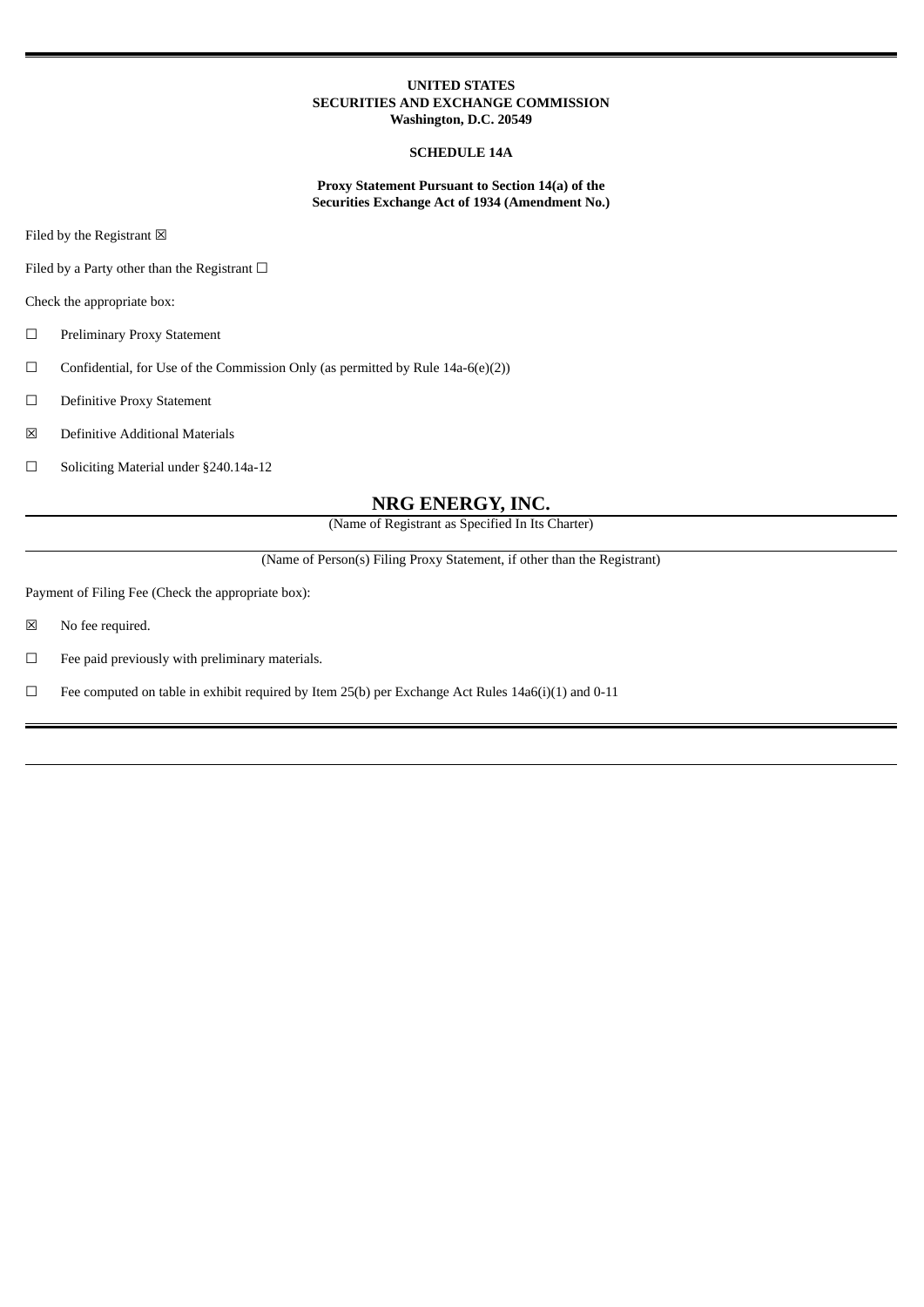# Your **Vote** Counts!

### NRG ENERGY, INC.

2022 Annual Meeting Vote by April 27, 2022 11:59 PM ET



C/O OFFICE OF GENERAL COUNSEL PRINTETON MI GRANADES

NRG ENERGY, INC.

D70268-P67361

# You invested in NRG ENERGY, INC. and it's time to vote!

You have the right to vote on proposals being presented at the Annual Meeting. This is an important notice regarding the availability of proxy material for the stockholder meeting to be held on April 28, 2022.

## Get informed before you vote

View the Notice and Proxy Statement and Annual Report online OR you can receive a free paper or email copy of the material(s) by requesting prior to April 14, 2022. If you would like to request a copy of the material(s) for this and/or future stockholder meetings, you may (1) visit www.ProxyVote.com, (2) call 1-800-579-1639 or (3) send an email to sendmaterial@proxyvote.com. If sending an email, please include your control number (indicated below) in the subject line. Unless requested, you will not otherwise receive a paper or email copy.



\*Please check the meeting materials for any special requirements for meeting attendance.